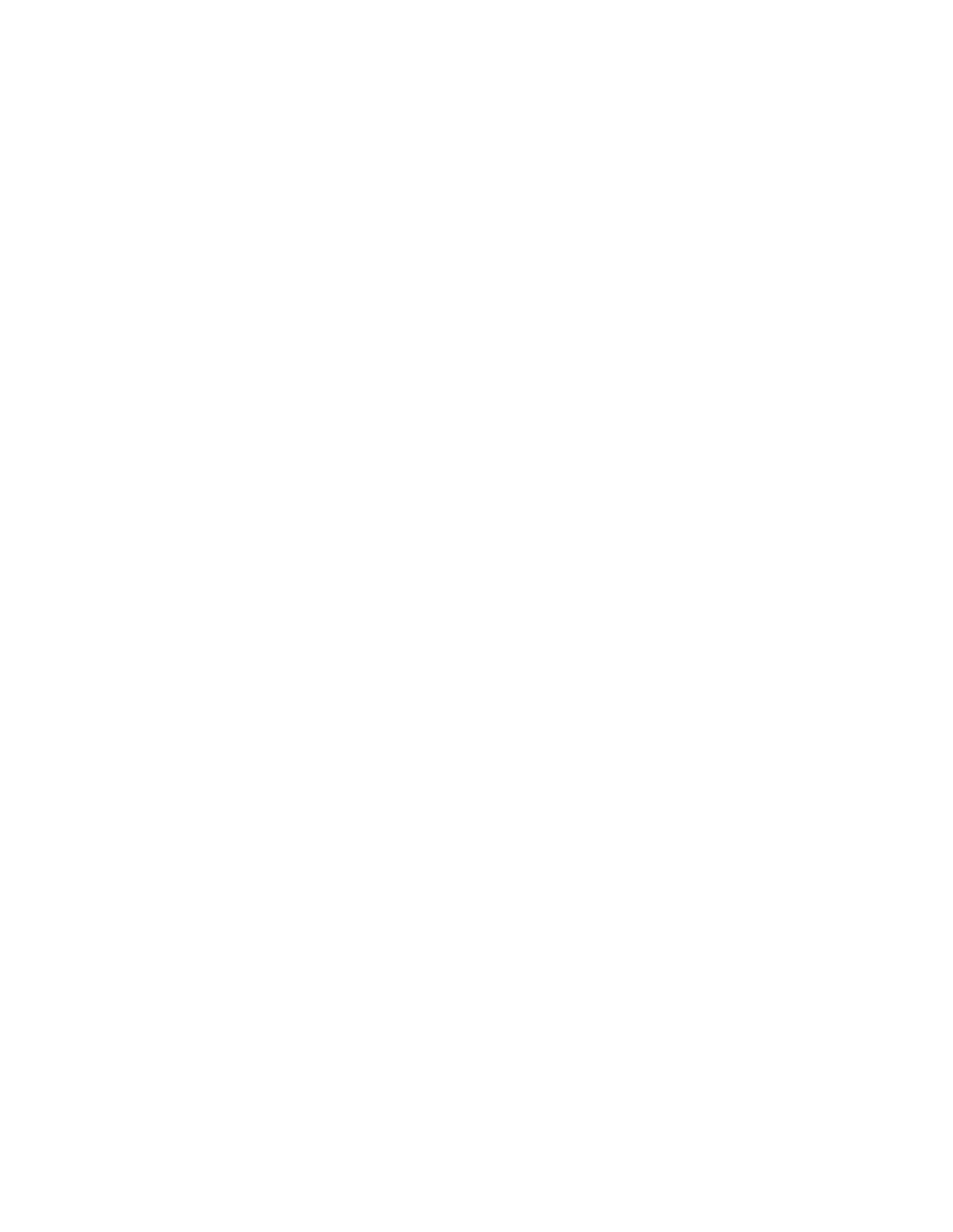| <b>Bill</b> Home<br>@ locaftest/ficult/dashboard/indechtml<br>$\rightarrow$<br>$\circ$ |                                       |                                   |            | $\theta$<br>$0+1$                                    |
|----------------------------------------------------------------------------------------|---------------------------------------|-----------------------------------|------------|------------------------------------------------------|
| Statistics                                                                             |                                       |                                   |            |                                                      |
| <b>Chart</b>                                                                           | Top Campaigns                         |                                   | Chart By % |                                                      |
|                                                                                        | t Lagos                               | #70426/05                         |            |                                                      |
|                                                                                        | 2. Ibiodiar                           | #463,395.22                       |            |                                                      |
|                                                                                        | 3. Abuja                              | #352.36490                        |            |                                                      |
|                                                                                        | 4. Port-Harcourt                      | #20136606                         |            |                                                      |
|                                                                                        | 5. Koduno                             | W300,36686                        |            |                                                      |
| 68, 220 items sold                                                                     |                                       |                                   | · Products | · Sorvices                                           |
| Data Table                                                                             |                                       |                                   |            | Activate Windows<br>Go to Seltives to actuate Wednes |
| All Proportion<br>Today .<br>$=$ Filtors                                               |                                       |                                   |            | $+$ ADD ITEM<br>Export -                             |
| œ<br>SearchWindows                                                                     | â<br>文書<br>×.<br><b>Contract</b><br>۰ | $\bullet$<br>$\overline{m}$<br>P3 | ł.<br>P.   | $\wedge$ is $\equiv$ 4. E $_{4020019}$               |

Fig. 8: System Dashboard

## **6.6 Progress Report**

This is the progress chart displaying the progress per % of each ongoing project (Fig. 9).

| Ġ<br>÷<br><b>Data Table</b> | @ localhost/Noah/dashboard/index.html |                                                |                         |               |                 | $\bullet$<br>$\leftrightarrow$<br>$\dot{M}$             |
|-----------------------------|---------------------------------------|------------------------------------------------|-------------------------|---------------|-----------------|---------------------------------------------------------|
| All Proportios v            | <b>V Filtors</b><br>Today =           |                                                |                         |               |                 | + ADD ITEM<br>Export                                    |
| NAME                        | <b>EMAIL</b>                          | <b>DESCRIPTION</b>                             | DATE                    | <b>STATUS</b> | PRICE           |                                                         |
| o<br><b>Jido Martins</b>    | jidom@gmolt.com                       | 3 bedroom apartment                            | 2018-09-27 0212         | Processed     | #451879.00      | $\sim$                                                  |
| □<br>Adokoya Soun           | adesoun@gmail.com                     | 4 room self-contain                            | 2018-09-20 05:57        | Processed     | #757,999.00     | $\sim$<br>⋗                                             |
| Glory Fisayo                | fyglory@gmail.com                     | <b>Duplox</b>                                  | 2018-09-25 19:03        | Donicd        | #457,199.00     | $\sim$<br>Þ                                             |
|                             |                                       | Copyright @ 2019 Arksoft. All rights reserved. |                         |               |                 |                                                         |
|                             |                                       |                                                |                         |               |                 | Activate Windows<br>Go to Settings to activate Windows. |
| Search Windows              | Ô<br>e                                | å,<br>×B<br><b>Constitution</b><br>$\bullet$   | O<br><b>Part</b><br>- 2 | ь             | <b>Bu</b><br>ä, | 3/12 PM<br>△ 法 ■ ※ 眼                                    |

Fig. 9: Progress Report

This is the data table for each client showing the status of their projects, which also includes the total amount spent and time left for completion of the project

## **CONCLUSION**

Construction management system is an effective remedy to solve construction issues and hiccups between clients and construction companies. It provides an efficient way for clients and contractors to interact confidently and confidentially without the access of any third party by adhering accordingly to client's specification. This is opposed to the manual method, which is stressful, time consuming and sometimes not reliable. This will not only facilitate information processing, but will go a long way in improving the overall general productivity and timely delivery of projects. This brings about a good relationship between Clients, Project Managers and Construction Companies